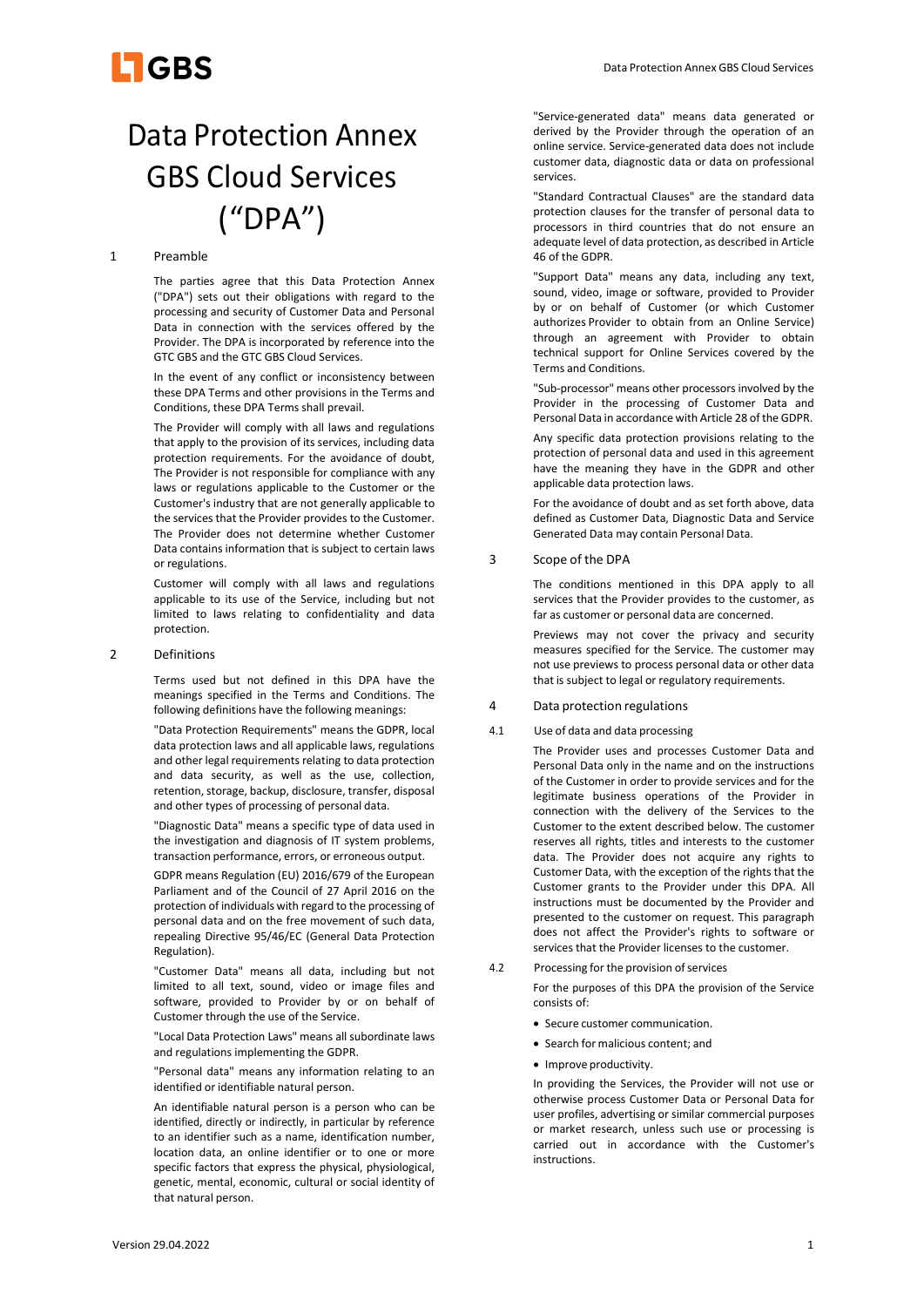

#### 4.3 Disclosure of processed data

The Provider will not disclose or grant access to processed data except at the direction of the Customer, as described in this DPA or as required by law. For the purposes of this section, "processed data" means customer data, personal data and any other data processed by the Provider in connection with the service and constituting confidential information of the customer. The processing of the processed data is subject to confidentiality in accordance with the general terms and conditions of the service.

The Provider only passes on processed data to legal entities or grants them access to this data if this is required by law. If legally permissible, the provider will inform the customer about the respective request.

In the event that the Provider receives a request from a third party for processed data, the Provider will, where permitted by law, inform the Customer of the corresponding request.

In both cases and to the extent permitted by law, the Provider will attempt to direct the requests to the Customer. The Provider is therefore permitted to provide the customer's contact information.

4.4 Roles and obligations of the parties

The parties agree that the customer, the controller of the personal data and the provider is the processor of the personal data. The Provider may use sub-processors to the extent described in Article 8 of this DPA. The provider will only process personal data to the extent that he has received documented instructions from the customer.

The Customer agrees that the Provider's Terms and Conditions (including the DPA Terms and Conditions current at that time and any applicable updates), together with the Product Documentation and the Customer's use and configuration of features in the Service, constitute the Customer's complete documented instructions to the Provider for the processing of Personal Data.

4.5 Obligations of the provider

The Provider is obliged to establish internal organizational measures for the protection of personal data that complies with the requirements of current legislation.

The Provider is obliged to take the technical and organizational measures that ensure the confidentiality, integrity, availability and resilience of the processing systems and services.

The Provider is obliged to establish a procedure for the regular review, assessment, and evaluation of the effectiveness of the technical and organizational measures to ensure the security of the processing.

The Provider shall ensure that it implements all relevant technical and organizational measures in such a way as to comply with the requirements of the applicable legislation on the protection of personal data and, in particular, the protection of the rights of data subjects. Before the start of the processing, the Provider has set up the technical Annex B – Technical and Organizational Measures (TOMs) this DPA and will maintain them for the duration of this DPA.

The technical and organizational measures depend on the development of the technology. The Provider has the right to apply alternative reasonable measures that provide the same or a higher level of security.

As soon as it becomes aware of it, but no later than fortyeight (48) hours, the Provider will inform the Customer if a breach (or potential breach) of the Customer's personal data is detected. The Provider shall provide the sufficient information to enable the Customer to comply

with its obligations to report a personal data breach to the supervisory authority. The Provider declares that it has created and implemented measures for the timely (if possible immediate) detection of breaches of the protection of the Customer's personal data, as well as for the traceability of the causes and consequences of the breaches.

The provider is obliged to immediately take all necessary and appropriate measures to remedy the breach of the security of personal data and to mitigate/prevent possible adverse consequences. The Provider shall inform the Customer as soon as possible of all measures taken by him.

Notification by the Provider of a security incident or responding to a security incident pursuant to this section does not constitute an acknowledgement of any error or liability of Provider with respect to the security incident.

The Customer must immediately inform the Provider of any possible misuse of its accounts or authentication data or of any security incidents related to the Service.

Security Incident Notification(s) will be delivered to one or more of Customer's administrators by any means chosen by Provider, including by email. It is customer's sole responsibility to ensure that customer's administrators provide correct contact information when logging in to each applicable online service portal and update it as necessary. Customer is solely responsible for complying with its obligations under the laws applicable to it regarding the notification of security incidents and the fulfillment of third-party notification obligations in connection with security incidents.

The Provider is obliged to document any data protection violations that include the facts of the data protection violation in such a way that the customer can comply with the relevant legal reporting obligations (e.g. in accordance with Art. 33 and Art. 34 GDPR).

## 4.5.1 Obligations of the customer

The Customer is obliged to give instructions to the Provider due to the processing of the data before the date of acceptance of the General Terms and Conditions .

The Customer is solely responsible for making an independent decision as to whether the technical and organizational measures for the Service meet the Customer's requirements, including its security obligations in accordance with applicable data protection requirements. The Customer acknowledges and agrees that (taking into account the state of the art, the cost of implementation and the nature, scope, context and purposes of the processing of its personal data, as well as the risks to individuals), the security practices and policies implemented and maintained by the Provider provide a level of security appropriate to the risk in relation to its personal data. Customer is responsible for implementing and maintaining privacy and security measures for components it provides or controls.

If the Customer acts as a processor, the Customer guarantees that the instructions given by the Customer have been authorized by the respective controller.

#### 4.6 Duration of processing

The processing will continue as long as the Provider provides services to the Customer on the basis of the General Terms and Conditions and in accordance with the Customer's instructions.

4.7 Rights of the data subject

If a data subject contacts the Provider with the request to exercise his or her rights under the GDPR, the Provider must immediately refer this data subject to the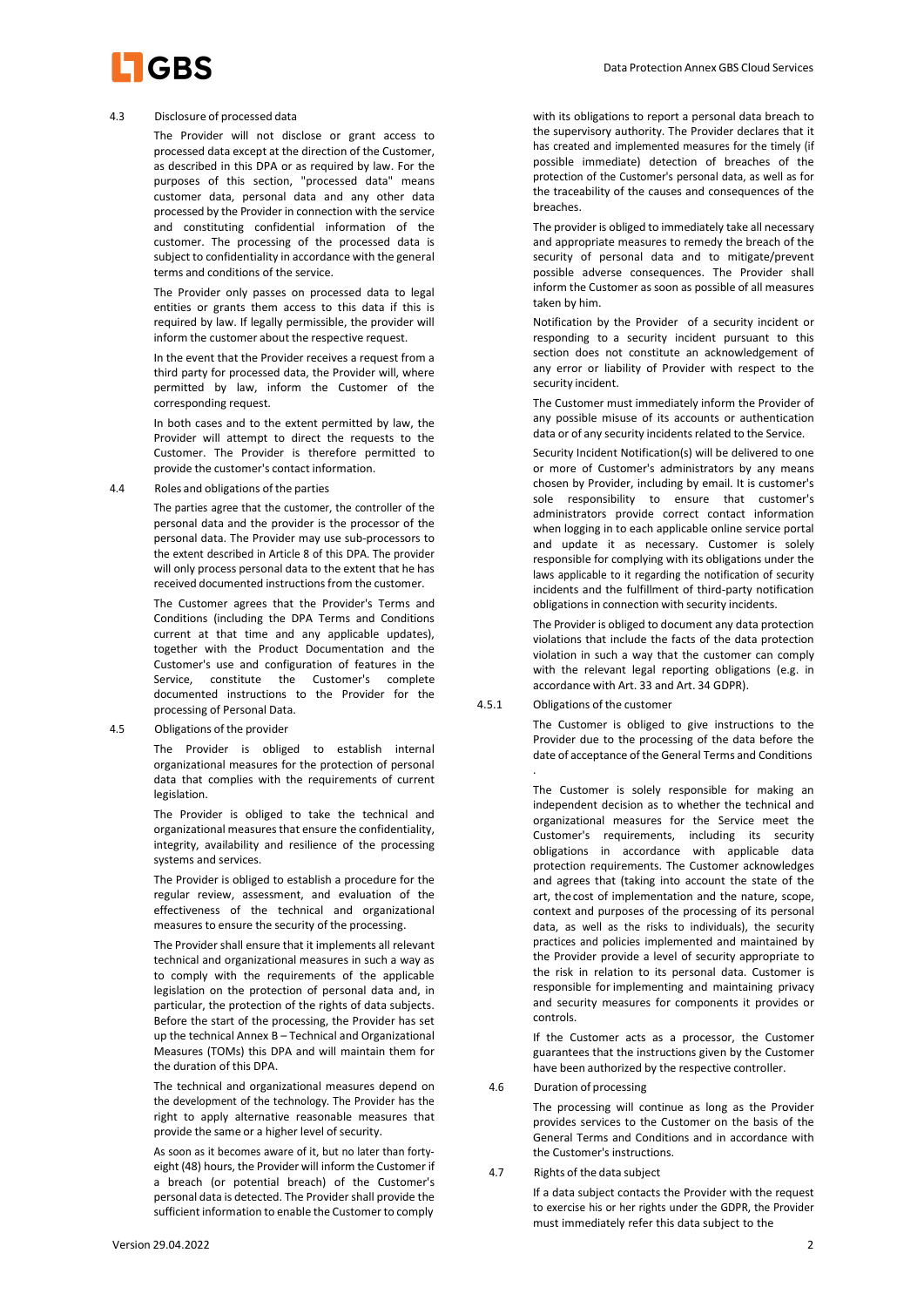

Customer. The Provider has the right to respond to the request of the data subject only with the prior written consent of the customer. The Provider shall assist the Customer in processing a reasonable request to exercise the rights of the data subject.

The Provider undertakes, on the instructions of the Customer, to rectify, delete or block without undue delay the Customer's personal data relating to the data subject or to carry out any other appropriate measure requested by the Customer.

4.8 Request from the authorities

In the event that the Customer is obliged to provide information to a government authority on the processing of the Customer's personal data or otherwise cooperate with that authority, the Provider shall be obliged to assist the Customer in providing such information by assisting in the prompt provision of the relevant information or documentation, including: the technical and organizational measures taken, the places where the customer's personal data are processed and the persons involved in the processing.

#### 5 Data transfer and location

5.1 Data transmission

The data processing activities are carried out on the territory of a Member State of the European Union (EU) or another Member State of the Agreement on the European Economic Area (EEA). Data processing in a country outside the EU may only take place if the special conditions of Chapter V of the GDPR are met.

5.2 Sub-processors

In the event that the Provider uses sub-processors who could transfer data, the Customer accepts the terms and conditions of the respective sub-processor regarding the data transfer.

## 6 Retention and deletion of data

The customer has the possibility to access, extract and delete the stored customer data at any time during the term of his subscription. After completion of the provision of the service, the provider is obliged, at the discretion of the customer, to return and delete all personal data provided by the customer and all additionally acquired personal data of the customer, including all copies, completely and irrevocably, unless and insofar as the exception pursuant to Art. 28 para. 3 lit. l. "g" of the GDPR.

The Provider creates a document for the deletion of the Customer's personal data and makes it available to the Customer. The customer may request the release of the corresponding log files at this time or at a later date.

The documentation, which serves to prove the conformity of the processing of the Customer's personal data with the service provided and the processing rules, will be kept by the Provider after the termination of the provision of services in accordance with the corresponding retention periods.

7 Confidentiality obligation of the data processor

The Provider shall ensure that its employees involved in the processing of Customer Data and Personal Data process such data only on the instructions of the Customer or as described in this DPA and are obliged to maintain the confidentiality and security of such data even after completion of the order. The Provider offers regular and mandatory data protection and security training and awareness-raising activities to its employees who have access to customer data and personal data in

accordance with applicable data protection requirements and industry standards.

## 8 Use of sub-processors

The Provider may engage sub-processors to provide certain limited or additional services on its behalf. The Customer agrees to this assignment and the companies affiliated with the Provider as sub-processors by accepting the Provider's General Terms and Conditions.

The Provider provides information about sub-processors on a Website of the Provider. By accepting the General Terms and Conditions of the Provider, the Customer declares that he has read, understood, and accepted the respective data protection provisions of the subprocessors. When engaging a sub-processor, the Provider shall ensure that the Sub-Processor may only access and use Customer Data or Personal Data for the provision of the Services for which the Provider has retained it and that it is prohibited from using Customer Data or Personal Data for any other purpose. The Provider is obliged to check compliance with the obligations at least once a year.

## 9 General Terms and Conditions

9.1 Limited Updates/Changes to DPA Terms

If Customer renews or purchases a new subscription to a Service provided by Provider, the then-current DPA Terms will apply and will not change during Customer's subscription to that Service. Notwithstanding the foregoing limitations on updates, as Provider introduces new features, supplements, or related software, Provider may provide additional terms or make updates to the DPA that apply to Customer's use of them.

If these Terms contain material adverse changes to the DPA Terms, Provider will give Customer the choice to use the new features, supplements, or related software without losing the existing functionality of a generally available Service. If the customer does not use the new functions, additions or the associated software, the corresponding new conditions do not apply.

9.2 Legal regulations and requirements

Notwithstanding the foregoing limitations on updates, Provider may modify or terminate a Service in any country or jurisdiction where there is a present or future governmental requirement or obligation that subjects the Provider to a regulation or requirement that is not generally applicable to companies operating there that is a hardship for The Provider to continue operating the Online Service without modification and/or leads Provider to believe that the DPA Terms or the Service provided may conflict with such requirement or obligation.

9.3 Electronic notification

The Provider may send the Customer information and communications about the Service electronically, including by e-mail, in a way that identifies the Provider. Notifications shall be deemed to have been made on the day on which they are provided by the Provider.

9.4 Contact details of the provider

 The Customer may contact the Provider's customer support at:

## support24@gbs.com

+49 69 808 852 88 (Hotline DE/EN 24/7/365)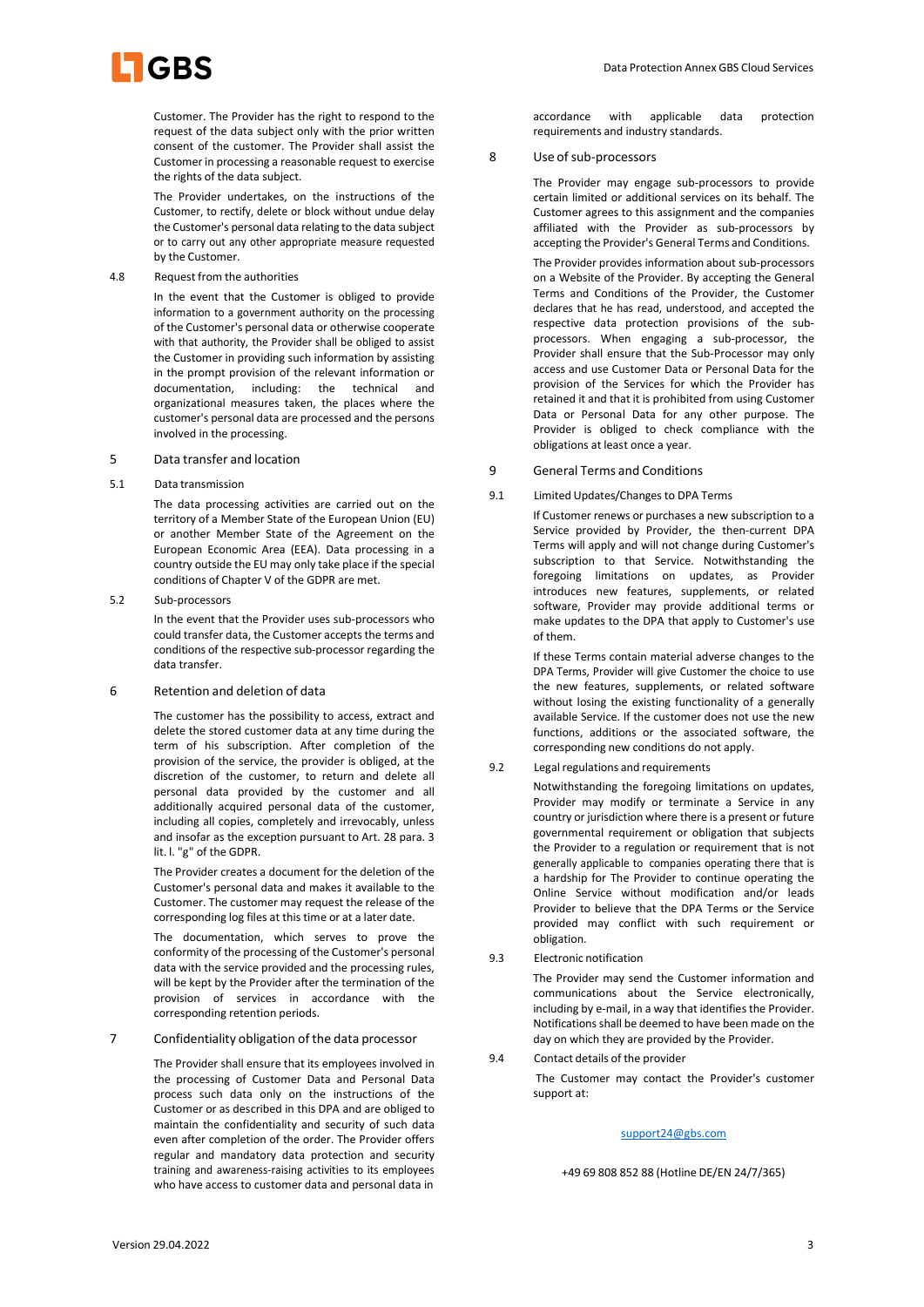

10 Appendix A – Types of customer's data processed

This annex contains details on the processing of personal data pursuant to Article 28(3) GDPR.

- 10.1 Types of personal data:
	- Name;
	- $\bullet$  PIN;
	- Telephone number;
	- Address;
	- and so on.
- 10.2 Activities of data processing:
	- Collecting;
	- Record;
	- Save;
	- Forward;
	- items;
	- Delete;
	- Destroy.
- 10.3 Purpose of processing:
	- Secure customer communication.
	- Search for malicious content.
	- Comply with legal requirements by adding exclusion clauses.
	- Improve productivity through out-of-office functionalities.
- 10.4 Categories of data subjects:
	- employees.
	- Customers.
	- Contractual partners.
	- Website visitors.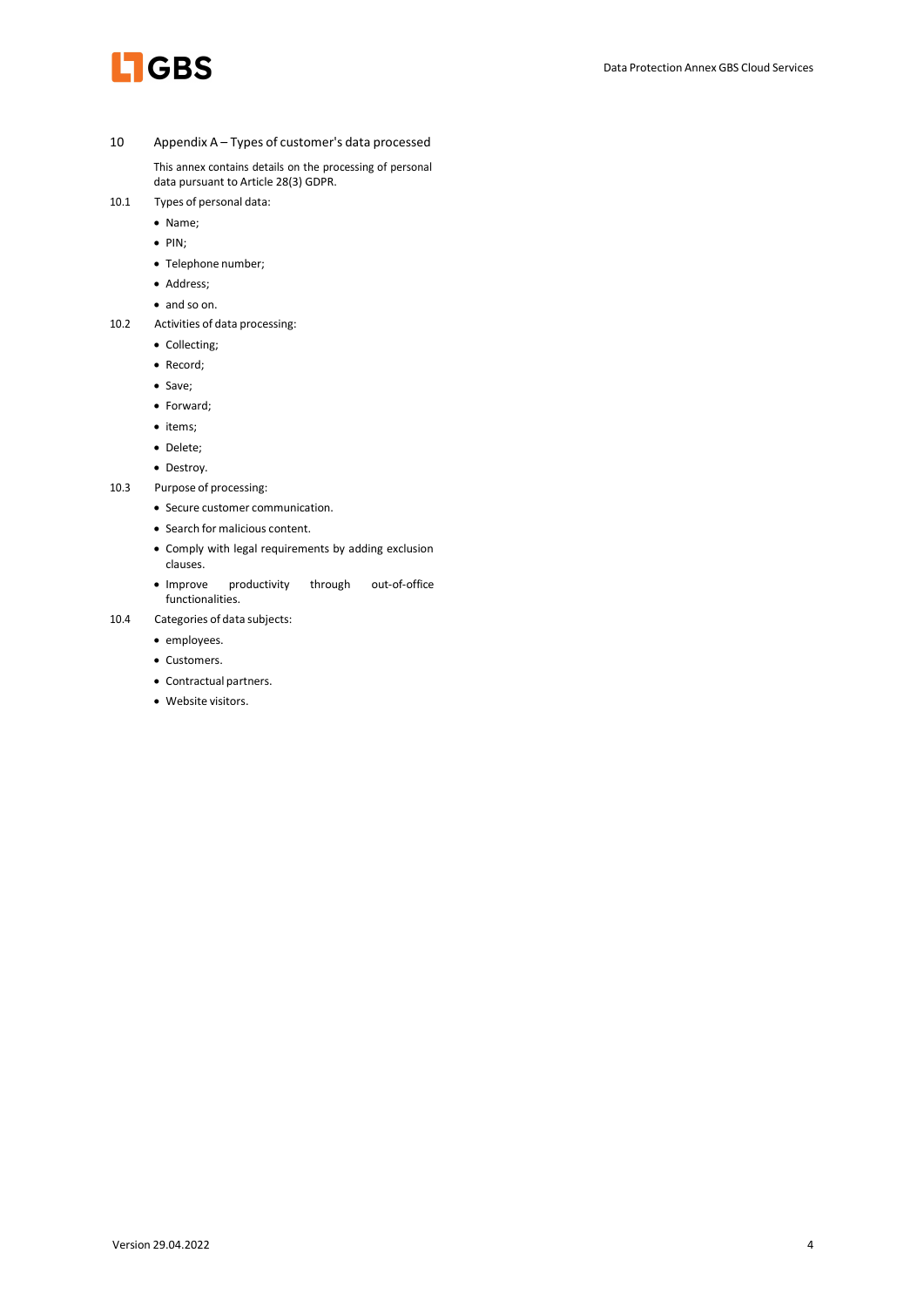

- 11 Annex B Technical and Organizational Measures (TOMs)
- 11.1 Organizational security measures
- 11.1.1 Security Management
	- 1) Security policy and procedures: The provider must document a security policy regarding the processing of personal data.
	- 2) Roles and responsibilities:
		- a) The roles and responsibilities related to the processing of personal data are clearly defined and assigned in accordance with the Security Policy.
		- b) In the case of internal restructuring or dismissal and change of employment relationship, the revocation of rights and obligations with appropriate transfer procedures is clearly defined.
	- 3) Access control policy: Each role involved in the processing of personal data is assigned specific access control rights according to the need-to-know principle.
	- 4) Resource/asset management: The provider has a register of IT resources used for the processing of personal data (hardware, software, and network). A specific person is responsible for maintaining and updating the register (e.g., IT officer).
	- 5) Change management: The Provider ensures that all changes to the IT system are registered and monitored by a specific person (e.g., IT or security officer). This process is regularly monitored.
- 11.1.2 Incident response and business continuity
	- 1) Handling of incidents / personal data breaches:
		- a) An incident response plan with detailed procedures will be established to ensure an effective and orderly response to incidents related to personal data.
		- b) The Provider will immediately report to the Customer any security incident that has led to the loss, misuse or unauthorized acquisition of personal data.
	- 2) Business continuity: The Provider establishes the main procedures and controls to be followed to ensure the necessary level of continuity and availability of the IT system in which personal data is processed (in the event of an incident/personal data breach).
- 11.2 Human resource management
	- 1) Confidentiality duties of employees: The Provider ensures that all employees are sufficiently informed and understand their responsibilities and obligations in connection with the processing of personal data. Roles and responsibilities are clearly communicated during the pre-hiring and/or induction process.
	- 2) Training: The Provider ensures that all employees are adequately informed about the security controls of the IT system that relate to their daily work. Employees involved in the processing of personal data shall also be adequately informed about the relevant data protection rules and legal obligations through regular awareness-raising campaigns.
- 12 Technical security measures
- 12.1 Pseudonymization Customers' employees are encouraged to submit support requests with simulated/anonymized data -

personal data of third parties is usually not available or is deleted.

12.2 Encryption

End-to-end drive encryption to customers and servers, encryption of all databases (server and customer side), encryption technologies for VPN connections.

- 12.3 Access control and authentication
	- 1) An access control system is implemented that applies to all users who access the IT system. The system allows you to create, approve, review, and delete user accounts.
	- 2) The use of shared user accounts is avoided. In cases where this is necessary, it ensures that all users of the shared account have the same roles and responsibilities.
	- 3) When granting access or assigning user roles, the "need-to-know principle" must be observed in order to limit the number of users who have access to personal data to those who need it to achieve the processing purposes of the provider.
	- 4) If the authentication mechanisms are based on passwords, the provider requires the password to be at least eight characters long and to comply with very strong password control parameters such as length, character complexity, and non-repeatability.
	- 5) The authentication credentials (such as user ID and password) must never be transmitted unprotected over the network.
- 12.4 Logging and monitoring:

Log files are enabled for each system/application used to process personal data. They include all types of access to data (viewing, modifying, deleting).

- 12.5 Security of data at rest
- 12.5.1 Server/Database Security
	- a) Database and application servers are configured to run using a separate account with minimal operating system privileges to function correctly.
	- b) Database and application servers only process the personal data that is actually needed to achieve their processing purposes.
- 12.5.2 Security at Workplace:
	- a) Users are unable to disable or bypass security settings.
	- b) Antivirus applications and virus definitions are continuously updated.
	- c) Users do not have permission to install or activate unauthorized software applications.
	- d) The system has session timeouts if the user has not been active for a certain period of time.
	- e) Critical security updates released by the developer of the operating system are installed regularly.
- 12.6 Network/Communication Security:
	- 1) Whenever access is via the Internet, communication is encrypted by cryptographic protocols.
	- 2) Traffic to and from the IT system is monitored and controlled by firewalls and intrusion detection systems.
- 12.7 Back-ups:
	- 1) Backup and data recovery procedures are defined, documented, and clearly linked to roles and responsibilities.
	- 2) Backups receive an adequate level of physical and environmental protection that meets the standards applied to the original data.